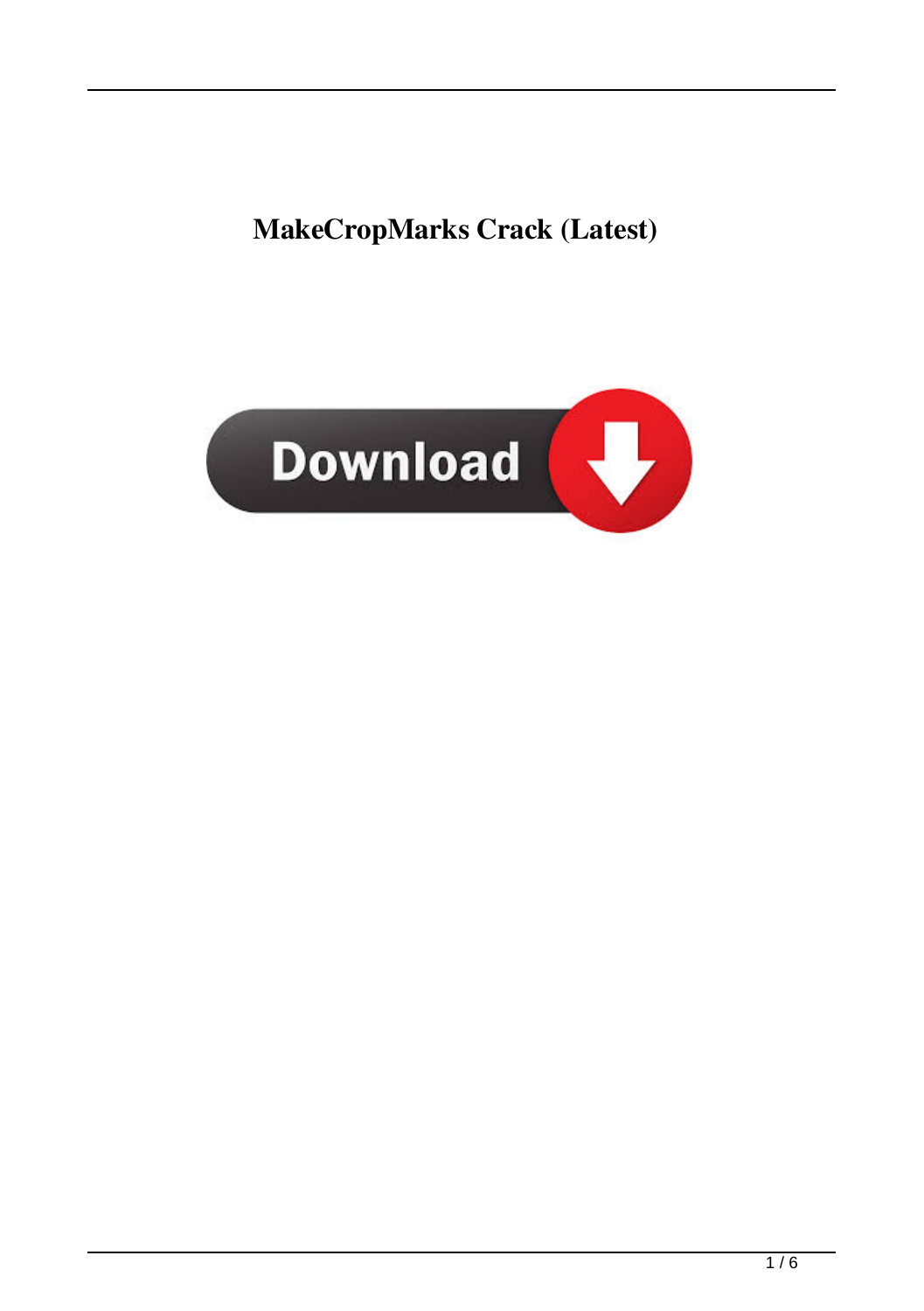### **MakeCropMarks (LifeTime) Activation Code**

Create crop marks in InDesign using Photoshop script. Generate a custom crop-mark template and apply to text layer. Set the text layer style to create an InDesign crop-mark. Draw text into the crop-mark template. Set the text layer style to create an InDesign cropmark. Move, rotate, resize and rescale the crop-mark template. MakeCropMarks For Windows 10 Crack Specifications: Purpose: Create crop marks in InDesign using Photoshop script. Generate a custom crop-mark template and apply to text layer. Set the text layer style to create an InDesign crop-mark. Draw text into the crop-mark template. Set the text layer style to create an InDesign crop-mark. Move, rotate, resize and rescale the crop-mark template. Manual: Open the Adobe InDesign script. Open the top menu and go to Window > Scripts > MakeCropMarks. Important: Run the script to create the "Crop Marks" template. If you need to edit or use the template. Please re-open the script and manually open the "Crop Marks" template. If you want to remove the crop mark from the text. Open the "Crop Marks" template and delete the text. Manual - Step 3: Press " OK " and the script will create the "Crop Marks" template. Manual - Step 4: You will then need to select the text layer in InDesign. Then, click the "Create Crop Marks" button. Manual - Step 5: The script will now create an InDesign crop-mark that is aligned to the text. Manual - Step 6: Next, you will need to edit the crop mark template. To do this, you will need to manually open the "Crop Marks" template. Manual - Step 7: Click "Rename" and type in the name of your crop mark template. For example, "Crop Mark". Manual - Step 8: Change the "Size" to the size of the crop mark template. For example, if you have set the size of the "Crop Marks" template to 6pt, then the size of your crop mark template will be set to 6pt. Manual - Step 9: Click "OK". You will now have a new crop mark template. Manual - Step 10: Add

#### **MakeCropMarks Crack Full Version**

MakeCropMarks will create the crop marks for you. It will create a hole in the margins where you place your marks. The hole will be based on the crop mark, not the document margin. If the document margin is smaller than the crop mark, you won't need a hole. MakeCropMarks Description: MakeCropMarks will use the crop marks to create a bleed mark. If the bleed mark is larger than the bleed setting, the document margins will be extended by the bleed. The size of the bleed is defined by the bleed setting and document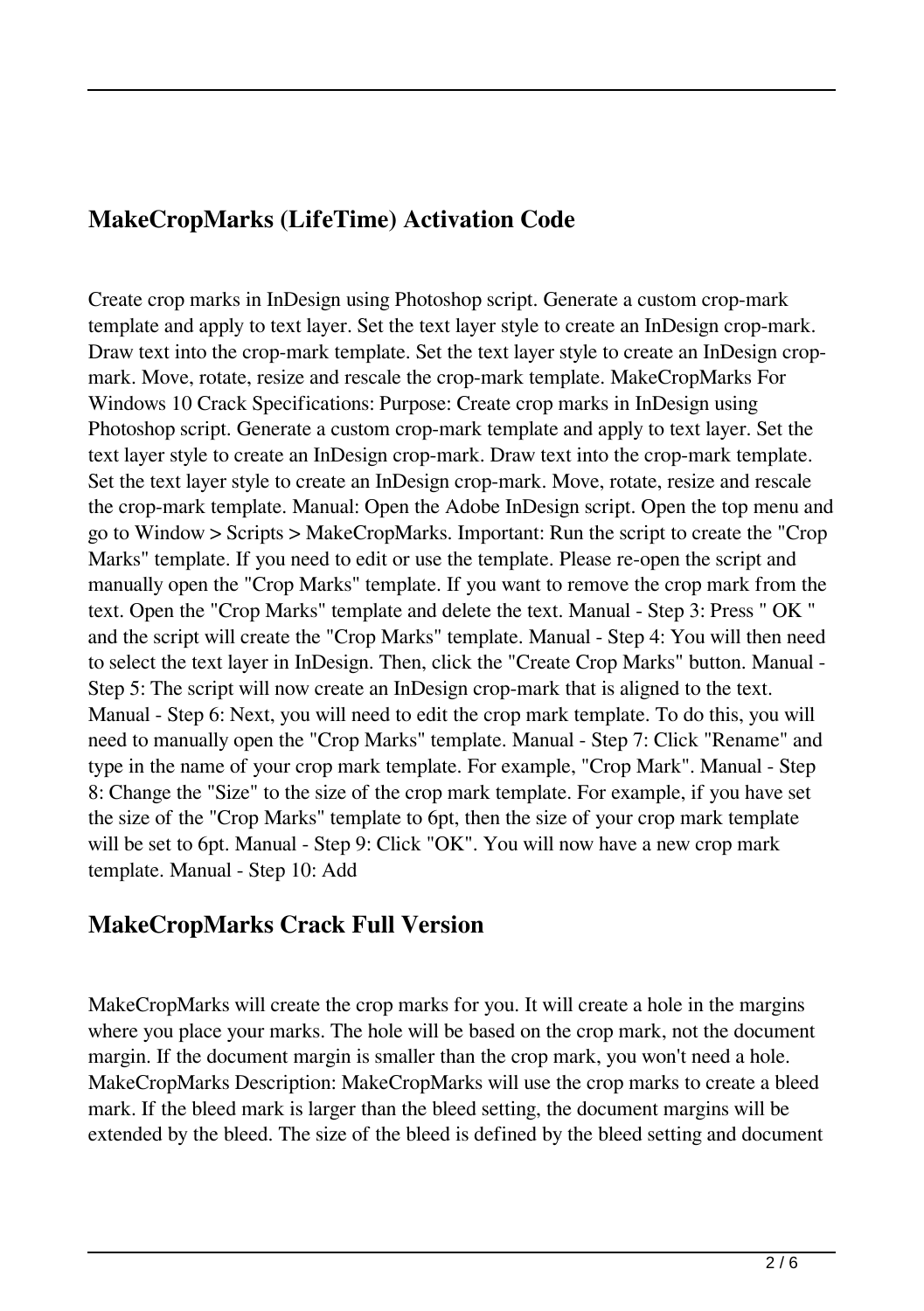margins. The size of the bleed is measured from the crop marks and not from the document margins. MakeCropMarks Description: MakeCropMarks will create the crop marks for you. It will create a hole in the margins where you place your marks. The hole will be based on the crop mark, not the document margin. If the document margin is smaller than the crop mark, you won't need a hole. MakeCropMarks Description: MakeCropMarks will create the crop marks for you. It will create a hole in the margins where you place your marks. The hole will be based on the crop mark, not the document margin. If the document margin is smaller than the crop mark, you won't need a hole. MakeCropMarks Description: MakeCropMarks will use the crop marks to create a bleed mark. If the bleed mark is larger than the bleed setting, the document margins will be extended by the bleed. The size of the bleed is defined by the bleed setting and document margins. The size of the bleed is measured from the crop marks and not from the document margins. MakeCropMarks Description: MakeCropMarks will create the crop marks for you. It will create a hole in the margins where you place your marks. The hole will be based on the crop mark, not the document margin. If the document margin is smaller than the crop mark, you won't need a hole. MakeCropMarks Description: MakeCropMarks will use the crop marks to create a bleed mark. If the bleed mark is larger than the bleed setting, the document margins will be extended by the bleed. The size of the bleed is defined by the bleed setting and document margins. The size of the bleed is measured from the crop marks and not from the document margins. 77a5ca646e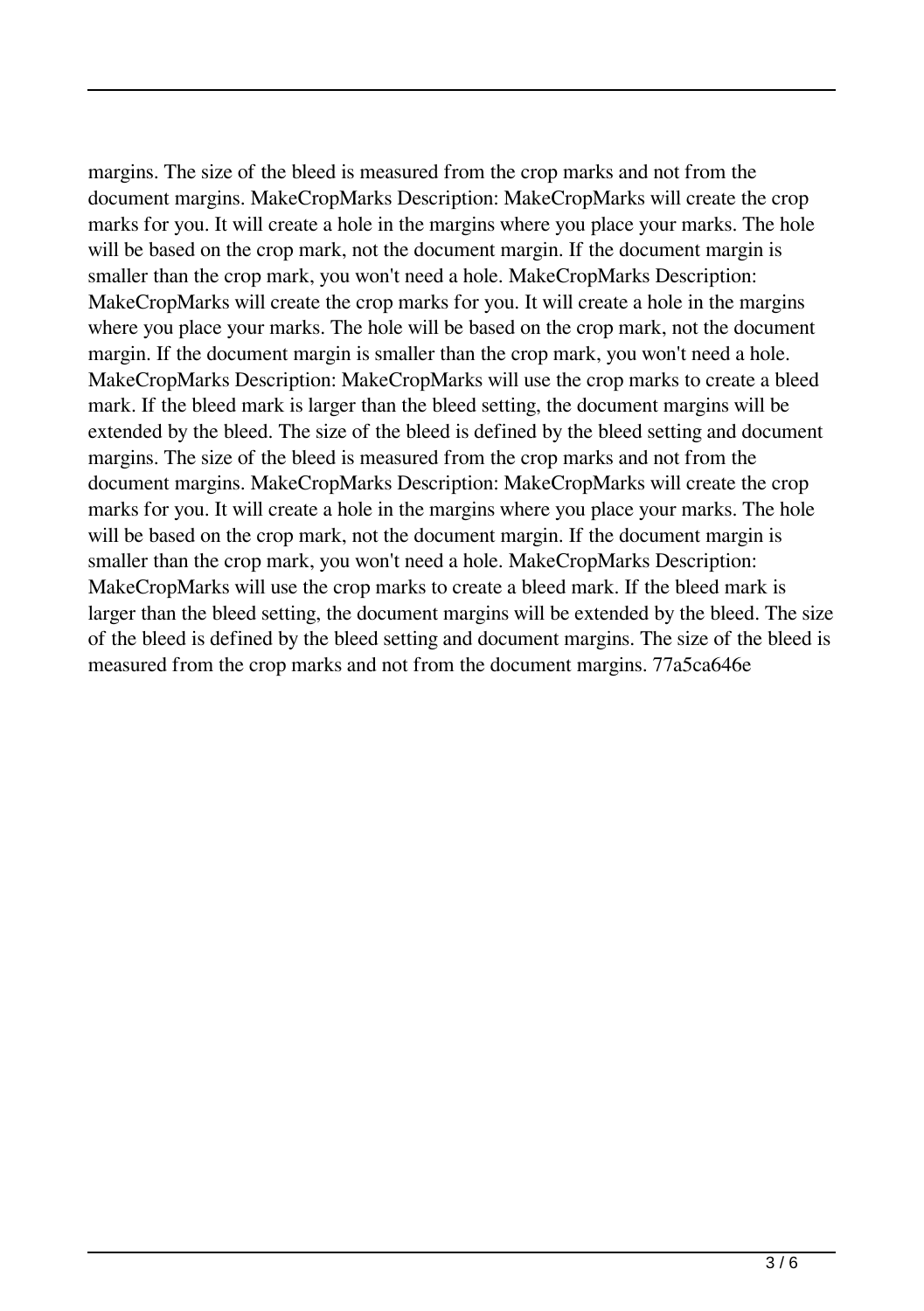## **MakeCropMarks [32|64bit] [Updated-2022]**

- Set a vertical or horizontal crop mark and a vertical or horizontal bleed mark - Set the stroke weight and line width of the crop mark - Set the offset of the crop mark - Set the offset of the bleed mark - Also allows users to set the crop marks on each side of the image - Also allows users to set crop marks to vertical and horizontal center of the image - Also allows users to set the bleed mark on each side of the image - Useful for the following: - print design - photo manipulations - small and large image sizes - symbol design - logo design - banner design - brochure design - book cover design - flyer design poster design - website design - magazine layout - eBook layout - ebook cover design web page design ...and more Key Features 1. Script has a simple and clean code, easy to understand and manage. 2. A single script with several examples to show how to use. 3. Script will allow users to set crop marks on all sides of an image, providing more precise results. 4. Crop marks are optional. 5. Users will be able to easily set the vertical and horizontal width of crop marks. 6. Users can also set the vertical and horizontal offset of crop marks, providing more precise results. 7. User can set the bleed marks. 8. Users can also set crop marks on vertical and horizontal center of the image. 9. Script will allow users to set the line weight of the crop mark. 10. Script will allow users to set the offset of the crop mark. 11. Script will allow users to set the offset of the bleed mark. 12. Script will allow users to set the stroke weight of the crop mark. 13. Script will allow users to set the offset of the bleed mark. 14. Script will allow users to set the stroke weight of the bleed mark. 15. Script will allow users to set the line weight of the bleed mark. 16. Script will allow users to set the offset of the bleed mark. 17. Script will allow users to set the stroke weight of the bleed mark. 18. Script will allow users to set the offset of the bleed mark. 19. Script will allow users to set the stroke weight of the bleed mark. 20. Script will allow users to set the offset of the bleed mark. 21. Script will

#### **What's New in the?**

The script will output a crop marks layer and a group layer so that you can add them to other layers. The script will also provide users with the ability to change the stroke color and width. How to install: - Install from InDesign Script Exchange The script is for personal use only.RADICALLY IMPROVE YOUR NATURAL FOOD AND DRINKS Menu Processed and Unhealthy Foods are The Problem The road to weight loss and health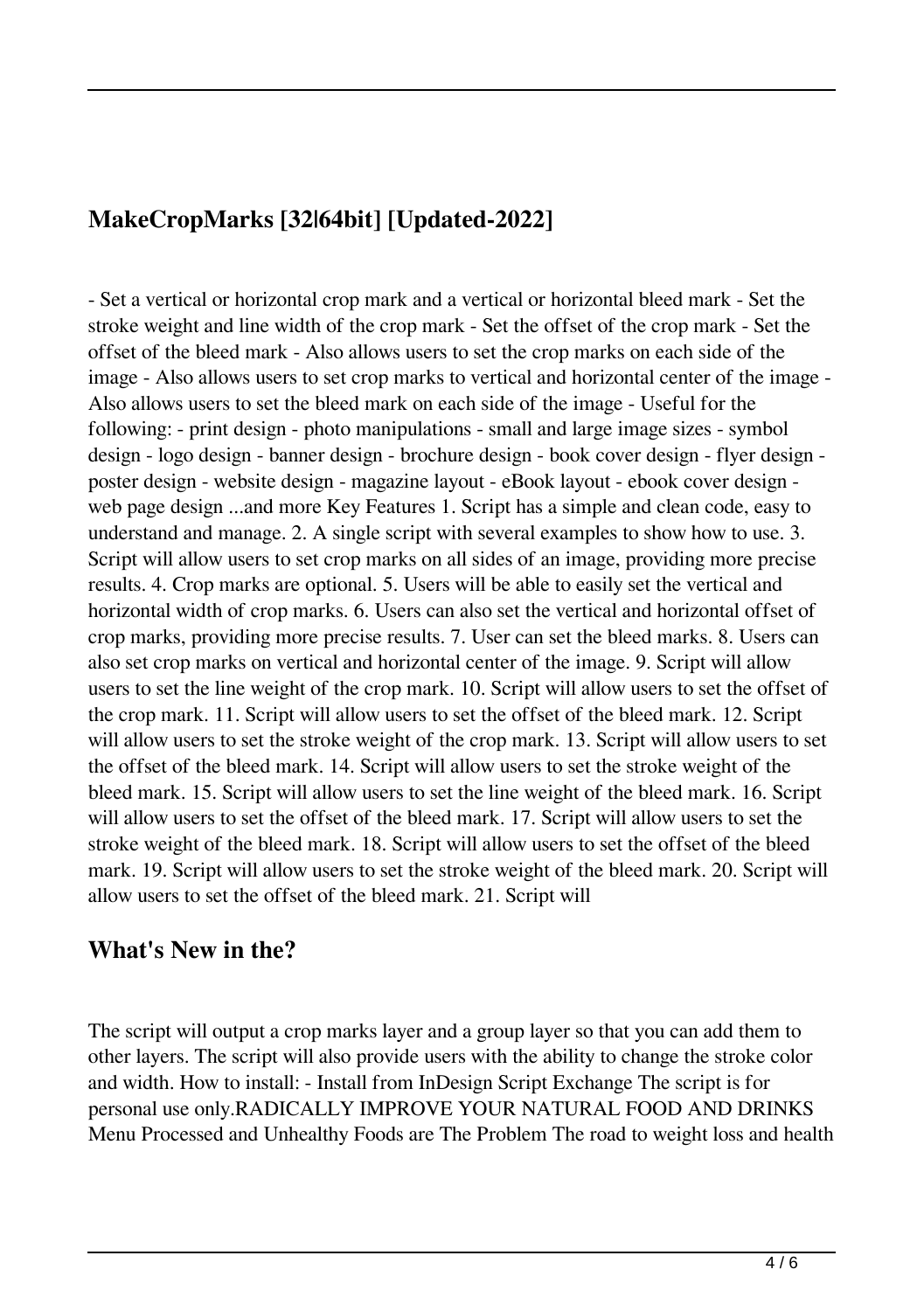is paved with unhealthy food choices. These foods, including processed, fast and convenience foods, were not designed to nourish our bodies with the nutrients they need to thrive. In fact, they are almost certainly loaded with unhealthy fats, refined sugars, preservatives, and chemicals, and the list goes on. You may feel like you've tried everything to lose weight but you've been stymied by an inability to lose weight. I have a new book coming out called "The Slim Belly Prescription" that provides more than 50 lifestyle changes designed to help you lose weight permanently. As a nutritionist and a registered dietitian, I've seen what works and what doesn't. I know how to customize your meal plan to ensure you get the nutrients you need every day. I'm here to help you take control of your health and weight. Not a pill or a quick fix, but a lifelong process of giving your body the right foods, exercise, and sleep to help you thrive. As a nutritionist, I've helped thousands of my clients lose weight and enjoy vibrant, healthy lives. You know that you deserve better. So, I encourage you to join my community and start a journey toward health, with me by your side every step of the way. I'd love to be your guide on this journey. I Can Help You Lose Weight It's never been easier to learn how to eat well. There are no fancy cooking skills required. All you have to do is put the ingredients in a bowl and that's it. Simple food is healthier food, and no one can argue against that. You might even discover a taste for healthy food that you never knew you liked. You'll quickly lose weight, look and feel better, and get more energy. My book, The Slim Belly Prescription, gives you a straightforward lifestyle plan, which includes everything you need to follow on a daily basis. For the first month, I'll help you figure out how to eat well, and for the next 20 months, I'll help you customize your food plan to suit your lifestyle.Q: Can eclipse refactor replace local variable with a constant? I am working on a code base that I can't modify. The code base contains local variable that are local